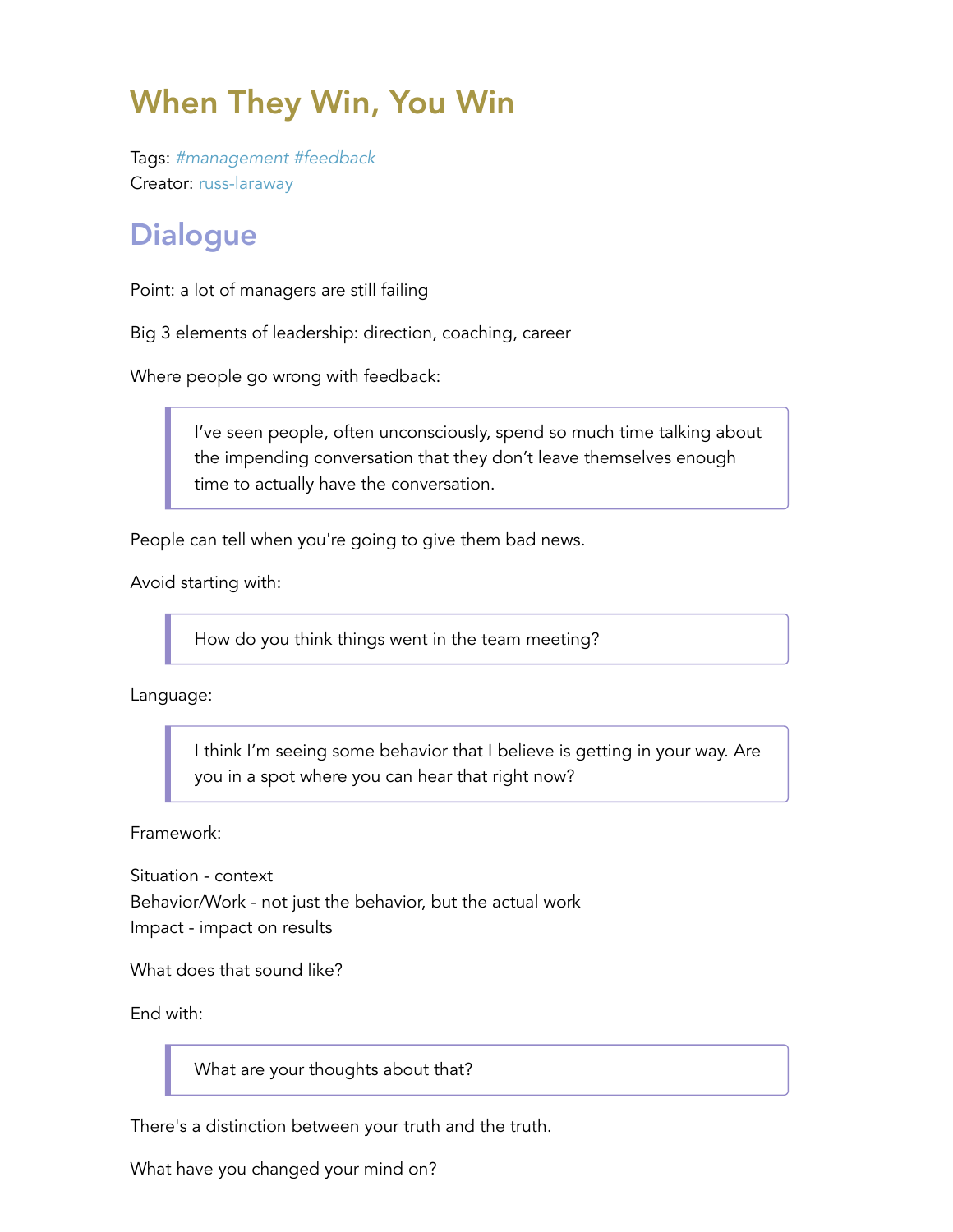## **Quotes**

Situation—Describe the situation (or context, scenario, or typical interaction type), and be specific about which work product you are describing.

Work—Describe how well the work product builds to results: the code, the copy, the customer service tickets, the sales pitch, the presentation slides, the presentation delivery, the financial model, the candidate experience strategy, etc.

Impact—Describe the impact of the work on the business and on others. Why does this work matter? What result does it contribute to? How well do you believe it contributes, or how poorly?

One of the common questions I receive about structuring feedback is, "How do I get started?" I've seen people, often unconsciously, spend so much time talking about the impending conversation that they don't leave themselves enough time to actually have the conversation. That's why I prefer a minimalist opening salvo.

"I think I'm seeing some behavior that I believe is getting in your way. Are you in a spot where you can hear that right now?" By asking this question, you are effectively flagging that this might be a tough conversation and requesting permission to have it. And you are doing it in a way that gets you quickly into the real conversation. It gets you out of talking about the coaching and into providing it. The answer will almost always be yes, regardless of whether they are actually in an appropriate mindset. People often ask, "Well, what if they do say 'no'?" In that case, you honor that response. I might say something along the lines of, "OK, no problem, I get it. When is a good time for us to catch up on this? Will tomorrow morning work for you?" You just want to keep it on the books so that it doesn't vanish courtesy of a low pass filter. The "escape and evade" approach to tough feedback, though common, is not a strategy for getting better or helping others around you get better.

And just to hammer the point home, we hypothesize that 99.9999 percent (you get it) of the universe is made up of so-called dark matter, but we aren't remotely sure. This is basically all of the universe we're talking about here, and we don't know what it's made of. So the idea that we know something about whether someone's work or behavior is right or wrong, or that any one of us possesses the truth about some topic at work, is, for me, asymptotic with impossible.